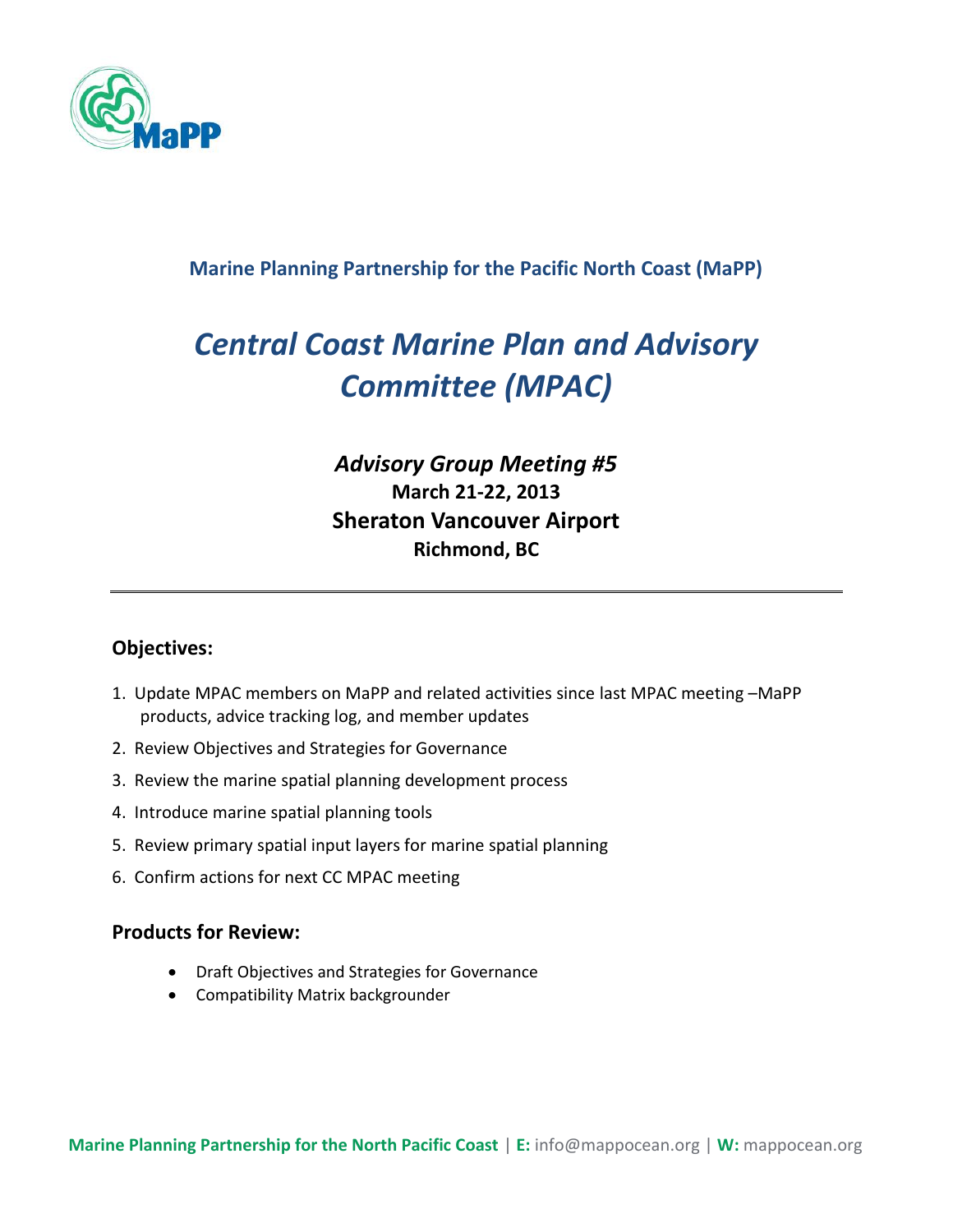

### **Day 1**

| # | <b>Time</b>   | <b>Topic</b>                                                                                                                                                                      |
|---|---------------|-----------------------------------------------------------------------------------------------------------------------------------------------------------------------------------|
|   | 8:30-9:00am   | <b>Coffee and Networking</b>                                                                                                                                                      |
| 1 | $9:00-9:15$   | <b>Welcome and Opening</b><br>Facilitator/Co-chairs welcoming<br>$\bullet$<br>Location logistics<br>$\bullet$<br>Overview of Agenda<br>$\bullet$<br>Introductions around the room |
| 2 | 9:15-10:00    | <b>Updates and Advice Review</b><br>MPAC member updates<br>$\bullet$<br>MPAC membership update<br>Review advice log                                                               |
|   | 10:00-10:15   | <b>Break</b>                                                                                                                                                                      |
| 3 | 10:15 -11:00  | <b>Objectives and Strategies for Governance</b>                                                                                                                                   |
| 4 | 11:00 -12:00  | <b>Marine Spatial Planning Development Process</b>                                                                                                                                |
|   | 12:00-1:00    | Lunch - provided                                                                                                                                                                  |
| 4 | $1:00-1:30$   | <b>Cont'd Marine Spatial Planning Development Process</b>                                                                                                                         |
| 5 | 1:30-2:30     | <b>Marine Spatial Planning Tools - Compatibility Matrix</b>                                                                                                                       |
|   | $2:30-2:45$   | <b>Break</b>                                                                                                                                                                      |
| 6 | $2:45-4:00$   | <b>Marine Spatial Planning Tools - Marine InVEST</b>                                                                                                                              |
| 7 | $4:00 - 4:15$ | Day 1 wrap and look ahead to Day 2                                                                                                                                                |